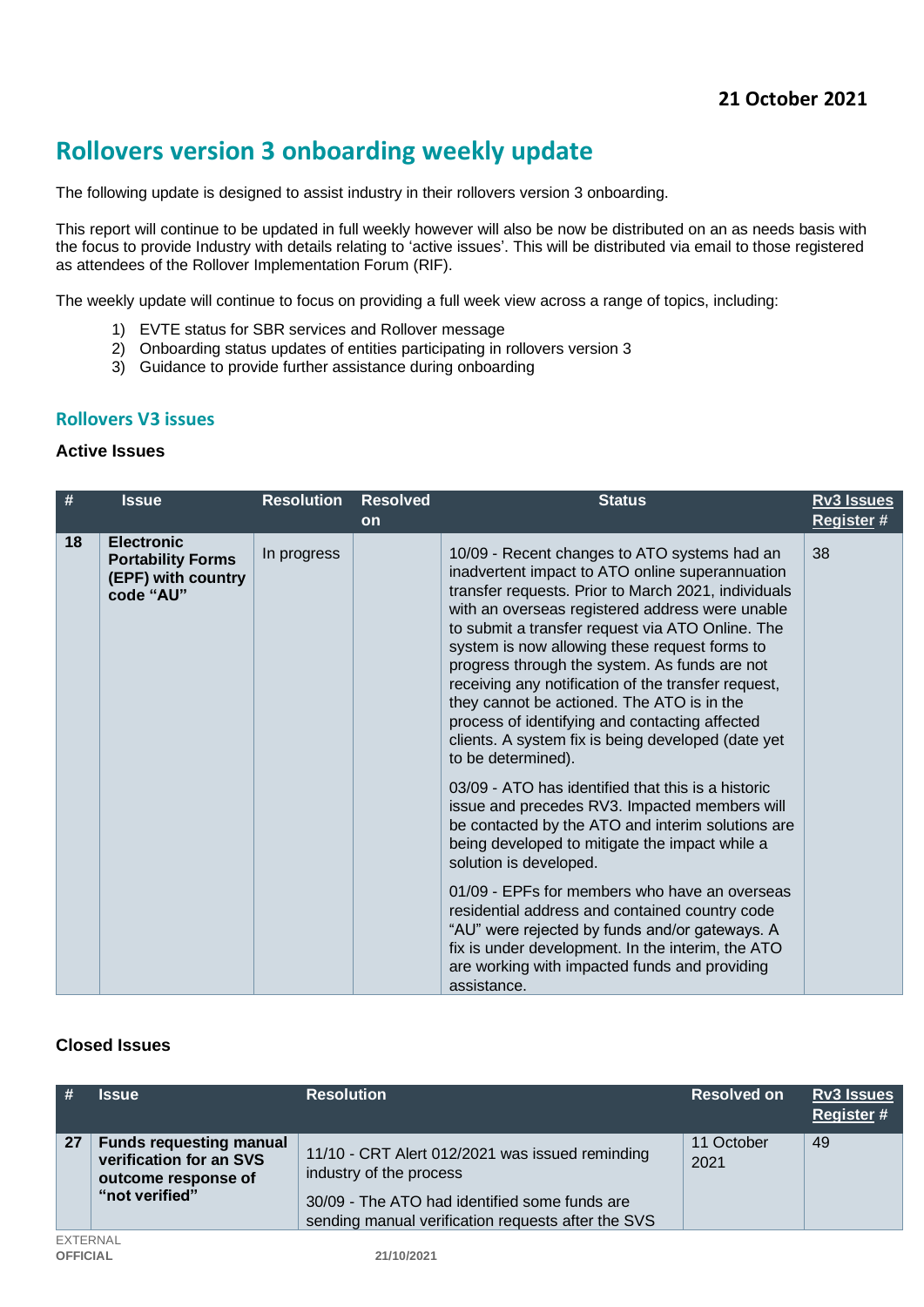|    |                                                                                                                                                                                            | has returned one of the following 'not verified'<br>responses:<br>CMN.ATO.SMSFVRFY.SMSFNOTVALID<br>$\bullet$<br>CMN.ATO.SMSFVRFY.MEMNOTVALID<br>$\bullet$<br>Please be aware that the SVS response is correct<br>and funds should refer to Self-managed Super Fund<br>Verification Service - Business Implementation<br>Guide on how to manage responses.<br>Funds should not request a manual verification to<br>confirm the outcome, as the results will be the same.<br>Where a 'not verified' response is returned, you may<br>choose (at your own discretion) to not proceed with<br>the rollover. |                      |    |
|----|--------------------------------------------------------------------------------------------------------------------------------------------------------------------------------------------|---------------------------------------------------------------------------------------------------------------------------------------------------------------------------------------------------------------------------------------------------------------------------------------------------------------------------------------------------------------------------------------------------------------------------------------------------------------------------------------------------------------------------------------------------------------------------------------------------------|----------------------|----|
| 29 | <b>Funds not receiving</b><br><b>RASOR's due to issue</b><br>with ATO lookup table                                                                                                         | 14/10 - All impacted RASOR have been<br>$\bullet$<br>replayed. Issue resolved.<br>6/10 - An issue has been identified where a<br>$\bullet$<br>small number of funds were not receiving<br>RASORs due to an issue with an ATO internal<br>lookup table. The cause of this issue has been<br>fixed and the ATO is working to replay the<br>messages. Impacted funds are being contacted,<br>however no action is required from the funds.                                                                                                                                                                 | 14 October<br>2021   | 51 |
| 26 | <b>SMSF business</b><br>intermediary name<br>exceeding 32 characters                                                                                                                       | 06/10 - Fix has been tested successfully. Issue<br>$\bullet$<br>resolved<br>05/10 - Fix has deployed and is currently being<br>$\bullet$<br>tested.<br>29/9 – An issue was identified with the SVS<br>$\bullet$<br>where an SMSF business intermediary name<br>exceeding 32 characters were failing in the SVS.<br>A fix has been identified and planned for<br>deployment on Friday 1 October. Further<br>verification is in progress to ensure SVS<br>processing aligns with the publish SBR artefacts.                                                                                               | 6 October<br>2021    | 48 |
| 28 | <b>RASORs for SMSFs</b><br>including incorrect USI                                                                                                                                         | 05/10 - Fix has deployed and tested<br>successfully. ATO is working with the impacted<br>SMSF provider.<br>30/09 - RASORs issued to SMSFs are including<br>$\bullet$<br>an incorrect USI of '00000000000000'. A fix has<br>been identified and deployment is planned for<br>2/10/21. The ATO is working with the impacted<br>SMSF providers.                                                                                                                                                                                                                                                            | 5 October<br>2021    | 50 |
| 23 | RAS being rejected due<br>to XBRL Validation error                                                                                                                                         | 29/09 - ATO has deployed a fix which is being<br>$\bullet$<br>tested in production. The ATO will remediate all<br>impacted RAS and contact the affected funds to<br>confirm the outcome.                                                                                                                                                                                                                                                                                                                                                                                                                | 29 September<br>2021 | 45 |
| 25 | <b>Incorrect certification</b><br>value was applied to an<br><b>SMSF Provider</b>                                                                                                          | 28/9 - SVS incorrectly returned nil certification<br>٠<br>for a single SMSF provider however the SMSF<br>verification service response was correct.<br>ATO deployed an urgent fix which has been<br>$\bullet$<br>tested successfully                                                                                                                                                                                                                                                                                                                                                                    | 28 September<br>2021 | 47 |
| 24 | <b>Multiple USIs listed on</b><br>the FVS under the Mercer<br><b>Super Trust ABN:</b><br>19905422981 have an<br>incorrect 'effective to'<br>date of 29 September<br>2021 showing ROLL2.0-X | 28/09 - The FVS data was corrected today.<br>$\bullet$<br>27/09 - The ATO worked urgently to resolve this<br>$\bullet$<br>issue. FVS Alert 001/2021 was issued to funds,<br>administrators, service providers and users of the<br>FVS.<br>17/09 - The end-date is incorrect as the USI's are<br>$\bullet$<br>enduring products and transitioning to ROLL3.0-                                                                                                                                                                                                                                            | 28 September<br>2021 | 46 |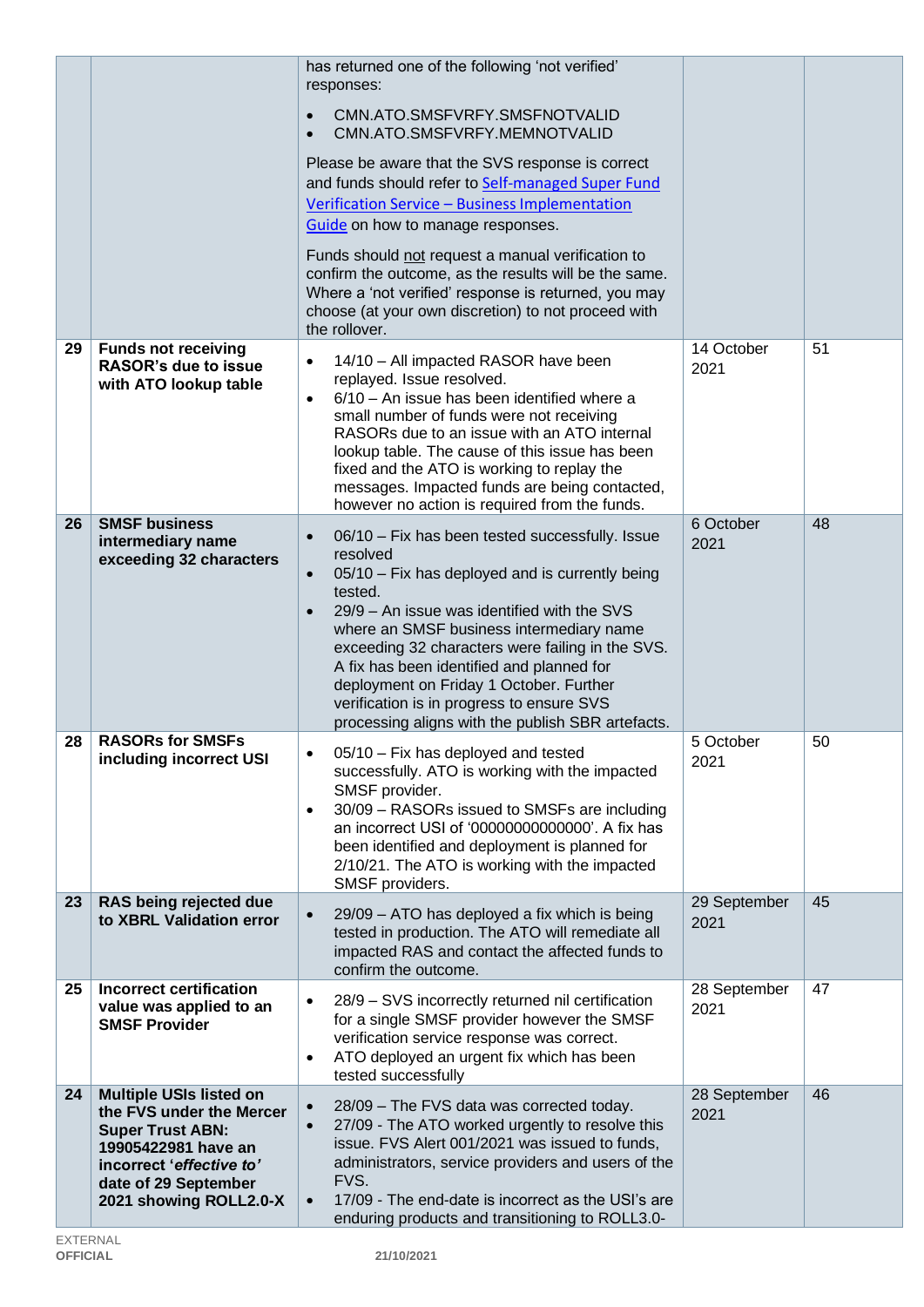|    | and GROL2.0-X<br>certifications.                                                               | X and GROL3.0-X from 30 September 2021. Due<br>to system limitations, the fund cannot rectify this<br>issue.                                                                                                                                                                                                                                                                                                                                                                                                                                                                                                                                                                                      |                      |    |
|----|------------------------------------------------------------------------------------------------|---------------------------------------------------------------------------------------------------------------------------------------------------------------------------------------------------------------------------------------------------------------------------------------------------------------------------------------------------------------------------------------------------------------------------------------------------------------------------------------------------------------------------------------------------------------------------------------------------------------------------------------------------------------------------------------------------|----------------------|----|
| 22 | <b>SMSF Bank account</b><br>names exceeding 32<br>characters message<br>failing in SVS.        | 14/09 - ATO implemented a fix on the 15/09 and<br>$\bullet$<br>are closely monitoring the situation in Production.<br>03/09 - The ATO uncovered an issue with the<br>$\bullet$<br>SVS whereby SMSF bank account names<br>exceeding 32 characters were failing in the SVS.<br>We are implementing an urgent fix to ensure we<br>can process bank account names in line with the<br>published validation rules.                                                                                                                                                                                                                                                                                     | 14 September<br>2021 | 44 |
| 20 | <b>RASOR failing to send</b>                                                                   | 13/09 - Fix has deployed and is in the process of<br>$\bullet$<br>being tested in production.<br>06/09 - ATO has identified a fix which is currently<br>$\bullet$<br>undergoing testing. The project team is working<br>with the impacted funds.<br>01/09 - A very small number of RASOR's are<br>$\bullet$<br>failing to send due to incorrect member details.<br>The ATO are currently investigating the issue.                                                                                                                                                                                                                                                                                 | 13 September<br>2021 | 40 |
| 21 | 31.08.2021<br>RA being issued to<br>primary gateway<br>incorrectly                             | 06/09 - ATO system fix deployed and tested<br>$\bullet$<br>successfully in production. The project team is<br>working with the impacted funds to release the<br>backlog of impacted RAs.<br>03/09 - ATO has identified a fix and is planning<br>$\bullet$<br>the deployment. The project team is working with<br>the impacted funds and will test the fix once<br>deployed.<br>31/08 - Funds that use a primary and secondary<br>$\bullet$<br>gateway are having their RAs issued to the<br>incorrect gateway. This results in the messages<br>being rejected.                                                                                                                                    | 08 September<br>2021 | 43 |
| 19 | 01.09.2021<br><b>Electronic Portability</b><br>Forms (EPF) failing at<br>gateway               | 06/09 - ATO has successfully tested the<br>$\bullet$<br>deployed fix. EPFs has issued to the impacted<br>funds correctly. The project team is working with<br>the impacted funds to release the backlog of<br>impacted EPFs.<br>03/09 - ATO has deployed a fix for this issue,<br>$\bullet$<br>which will apply to the EPFs issued going<br>forward. Project team will work with impacted<br>funds to test this fix.<br>01/09 - EPF's failed for one fund due to message<br>$\bullet$<br>containing invalid context ID (where spaces are<br>included). A fix has been identified. Currently<br>awaiting scheduling for deployment. Once<br>deployed, the ATO will work with the impacted<br>fund. | 06 September<br>2021 | 39 |
| 17 | 24.08.2021<br><b>Release Authorities</b><br>issued without<br>mandatory country code<br>field. | 01/09 System fix successfully implemented and<br>$\bullet$<br>all rejected RA messages were reissued to funds<br>successfully.<br>24/08 Release authorities are being issued<br>$\bullet$<br>without a mandatory field and being rejected by<br>gateways. ATO system fix is being developed as<br>a priority.                                                                                                                                                                                                                                                                                                                                                                                     | 26 August<br>2021    | 37 |
| 13 | 2.06.2021<br><b>Fund initiated (Fund to</b><br>ATO) USM testing                                | 09/08 EVTE environment updated enable<br>$\bullet$<br>automatic USMOR responses. The system was<br>also updated to include the additional USI and<br>Gateway ESAs provided by Industry.                                                                                                                                                                                                                                                                                                                                                                                                                                                                                                           | 09 August<br>2021    | 19 |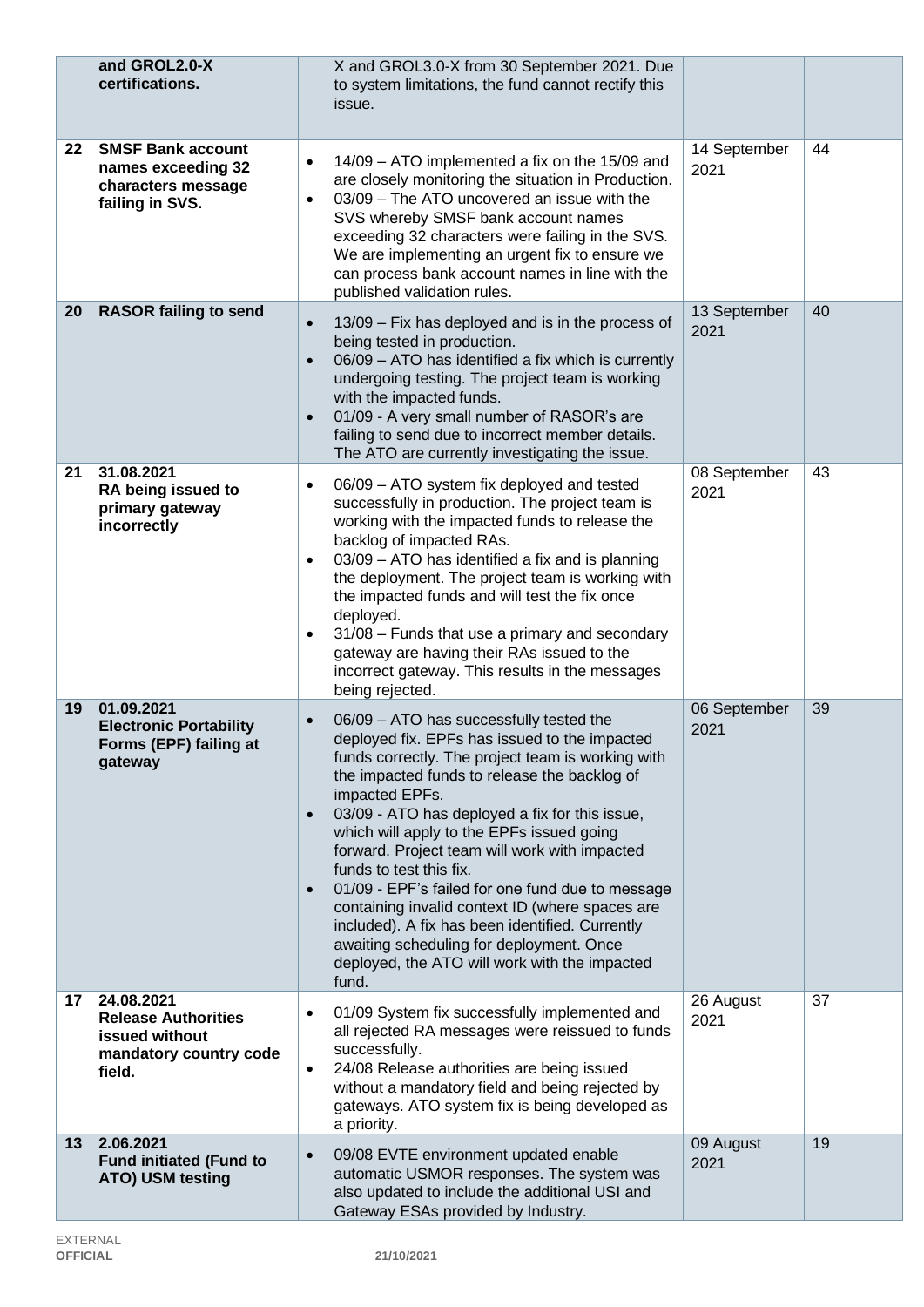| 16              | 21.07.2021<br><b>RAS preservation</b><br>amounts and taxable<br>components                                                                                                                        | 28/07 Additional clarification content added to the<br>$\bullet$<br>User guide and published 28/07/2021.<br>21/07 User guide being updated to clarify the<br>$\bullet$<br>preservation amount and taxable component<br>fields in the RAS need to equal the amount paid<br>to meet MIG validation requirements.                                                                                                                                                                                                                                                   | 28 July 2021  | 32 |
|-----------------|---------------------------------------------------------------------------------------------------------------------------------------------------------------------------------------------------|------------------------------------------------------------------------------------------------------------------------------------------------------------------------------------------------------------------------------------------------------------------------------------------------------------------------------------------------------------------------------------------------------------------------------------------------------------------------------------------------------------------------------------------------------------------|---------------|----|
| 15              | 16.07.2021<br><b>Release Authority Error</b><br><b>Response (RAER)</b><br>message structure                                                                                                       | RAER payload build specifications set out in<br>$\bullet$<br>Schedule 6 Data and Payment Standards - Error<br>Code Management must be met - refer section<br>11.3 Release Authority Error Response.<br>Of note, if curly braces form part of your payload,<br>the corresponding parameter to dynamically fill<br>the curly braces must also be included in your<br>payload - refer to section 3.3 Parameters content<br>model information.                                                                                                                       | 19 July 2021  | 33 |
| 14              | 03.06.2021<br><b>Schematron incorrectly</b><br>applying USM validation<br>on an RTR message.                                                                                                      | 11/06 Updated schematron and published on the<br>$\bullet$<br>software developers website.<br>09/06 Discrepancy identified between the<br>$\bullet$<br>taxonomy<br>in MIG V3 and the latest version of the<br>schematron where validation was incorrectly<br>conducted on the<br>UnclaimedSuperannuationMoney.Date field, as<br>part of an RTR message.<br>The schematron has been updated to align with<br>MIG V3 and address USM validation issues. The<br>updated version has been scheduled for external<br>publication (estimated availability from 11/06). | 11 June 2021  | 20 |
| 12              | 12.05.2021<br><b>G2B test scenario USM</b><br>6.6 currently unavailable<br>to test.                                                                                                               | 18/05 System fix deployed and confirmed<br>$\bullet$<br>successful. USM6.6 available for testing.<br>12/05 USM6.6 - currently under investigation.<br>$\bullet$                                                                                                                                                                                                                                                                                                                                                                                                  | 18 May 2021   | 18 |
| 11              | 04.05.2021<br><b>G2B test scenario USM</b><br>6.7 currently unavailable<br>to test.                                                                                                               | 18/05 System fix deployed and confirmed<br>$\bullet$<br>successful. USM6.7 available for testing.<br>11/05 USM6.7 - investigation complete, fix<br>$\bullet$<br>identified. Anticipate test will be available from<br>18/05.<br>04/05 Issues identified with test scenario<br>$\bullet$<br><b>USM6.7.</b>                                                                                                                                                                                                                                                        | 18 May 2021   | 17 |
| 10 <sup>°</sup> | 25.03.2021<br><b>Provision of updated</b><br>sample payload data                                                                                                                                  | 29/04 - Rollover Sample Message Instances<br>$\bullet$<br>(payload samples) published and available at:<br>https://softwaredevelopers.ato.gov.au/rollove<br>rV3                                                                                                                                                                                                                                                                                                                                                                                                  | 29 April 2021 | 16 |
| 9               | 26.04.2021<br><b>RASOR incorrectly</b><br>setting identifier scheme<br>values for TFN and ID.                                                                                                     | 29/04 - Fix confirmed successful.<br>$\bullet$<br>28/04 - Fix identified and deployed on 28 April.<br>$\bullet$<br>Reissued test on 28 April. Resolution pending<br>confirmation of successful fix.<br>26/04 - EVTE issue identified for investigation.<br>$\bullet$<br>RASOR being rejected at Gateway due to invalid<br>event item scheme parameter value.                                                                                                                                                                                                     | 29 April 2021 | 15 |
| 8               | 01.04.2021<br><b>Internal ATO factors</b><br>affecting the information<br>in our test data for P2P<br>(both B2B and G2B<br>including in EVTE) are<br>currently being<br>considered and are likely | 23/04 EVTE refresh completed and testing<br>$\bullet$<br>recommenced.<br>14/04 Updated test data published.<br>$\bullet$                                                                                                                                                                                                                                                                                                                                                                                                                                         | 23 April 2021 | 13 |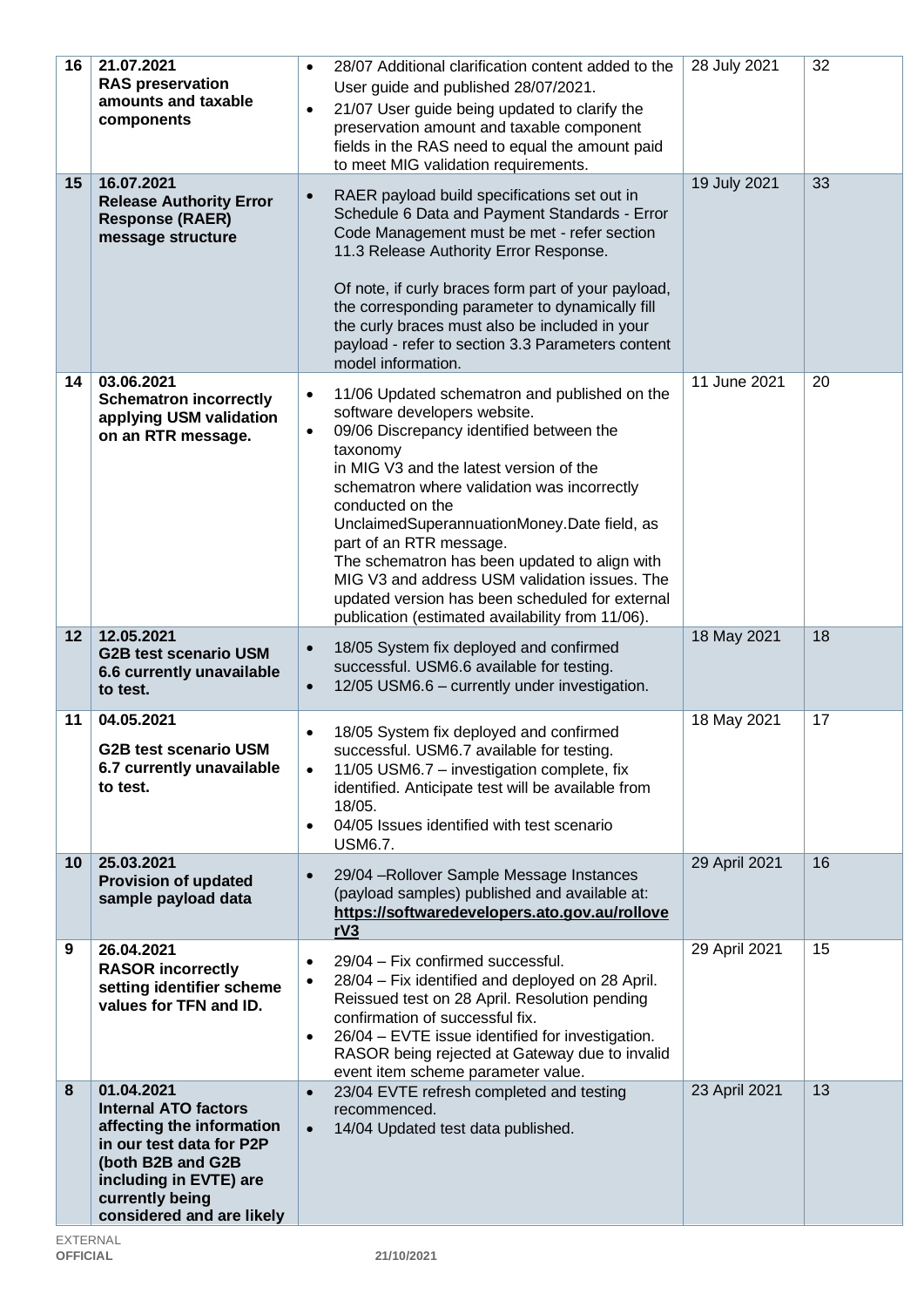|                         | to require updates to our<br>test data.                                                                                                        |                                                                            |                                                                                                                                                                                                                                                                                                                                                                                                                    |                             |                |
|-------------------------|------------------------------------------------------------------------------------------------------------------------------------------------|----------------------------------------------------------------------------|--------------------------------------------------------------------------------------------------------------------------------------------------------------------------------------------------------------------------------------------------------------------------------------------------------------------------------------------------------------------------------------------------------------------|-----------------------------|----------------|
| 7                       | 12.02.2021<br><b>Recent whitelist</b><br>configuration and<br>certificate changes<br>introduced connection<br>errors impacting one<br>gateway. | $\bullet$                                                                  | 25/2: Data fix implemented on 23 February. Fix<br>verified with impacted gateway.                                                                                                                                                                                                                                                                                                                                  | 23 February<br>2021         | 7              |
| 6                       | 10.02.2021<br><b>EPF test scenario for</b><br><b>SMSF missing the SMSF</b><br>Alias in the ebMS header<br>properties                           | $\bullet$<br>$\bullet$<br>$\bullet$<br>$\bullet$<br>$\bullet$<br>$\bullet$ | Identified through interoperability testing<br>Root cause: EPF code regressed since the<br>original EVTE deployment. Issue does not impact<br>EPF test scenarios for APRA funds.<br>Code remediation in progress.<br>Remediation to restore correct code for EPF test<br>scenarios with SMSF test data<br>25/2: Deployed to EVTE on 20 February, fix<br>being verified with impacted Gateway<br>2/3: Fix verified. | 20 February<br>2021         | 6              |
| 5                       | 4.02.2021<br><b>RA with SMSF Test</b><br>scenario was not<br>previously enabled.                                                               | $\bullet$                                                                  | RA Test scenarios with SMSF data enabled on 4<br>February.                                                                                                                                                                                                                                                                                                                                                         | 4 February<br>2021          | 5              |
| $\overline{\mathbf{4}}$ | <b>EPF Test Scenarios in</b><br><b>EVTE updated with SMSF</b><br>data                                                                          | $\bullet$<br>$\bullet$                                                     | Additional SMSF data for EPF test scenarios<br>circulated to industry representatives (GOM, ASP<br>and gateways currently testing) for review, with<br>no feedback received by 4 February 2021.<br>EVTE updated to align with EPF SMSF data<br>shared for consultation on 4 February.                                                                                                                              | 4 February<br>2021 (hotfix) | 4              |
| 3                       | 29.01.2021<br>[Defect] EVTE Test<br>Harness unavailable on<br>20 Jan 2021 preventing<br>testing of RA                                          | $\bullet$<br>$\bullet$<br>$\bullet$                                        | Resolved by the end of the day.<br>Caused by internal environment issue impacting<br>outbound messages.<br>Resolved by the end of the day on 29 Jan 2021.                                                                                                                                                                                                                                                          | 29 January<br>2021          | 3              |
| $\mathbf{2}$            | 15.01.2021<br>[Defect] EPF ContextID<br>greater than 40<br>characters issue                                                                    | $\bullet$<br>$\bullet$<br>$\bullet$                                        | EPF ContextID reduced to a value less than 40<br>characters.<br>Identified through interoperability testing.<br>Scenario has been tested successfully with an<br>EPF for an APRA fund.                                                                                                                                                                                                                             | 2 February<br>2021 (hotfix) | $\overline{2}$ |
| 1                       | 15.12.2021<br>[Defect] RA and RAS<br>sample payloads<br>contained 8 digit TFNs<br>instead of 9 digit TFNs                                      | $\bullet$<br>$\bullet$<br>٠<br>$\bullet$                                   | RA and RAS test scenarios updated with 9- digit<br>TFNs.<br>Identified through early review of RA test files<br>provided.<br>Shared with ATO on 15 Dec 2021<br>RA and RAS data change release on 4th Jan to<br>EVTE.                                                                                                                                                                                               | 4 January<br>2021 (hotfix)  | 1              |

## **EVTE status for SVS and SMSFmemberTICK Service**

- Full suite of SVS and SMSF verification services available in EVTE from May 2020
- 17 DSPs have been whitelisted in production for SMSFVRFY
- 5 DSPs have been whitelisted in production for SMSFMBRVRFY
- Those currently completing required testing have been contacted to remind them of the next steps to transition to production.
- No issues have been identified requiring changes.

## **Testing (G2B, B2B, PVT)**

Formal testing has now been completed. Ad-hoc support is being provided as required prior to industry and the ATO moving into Business as Usual processes and procedures over the coming weeks.